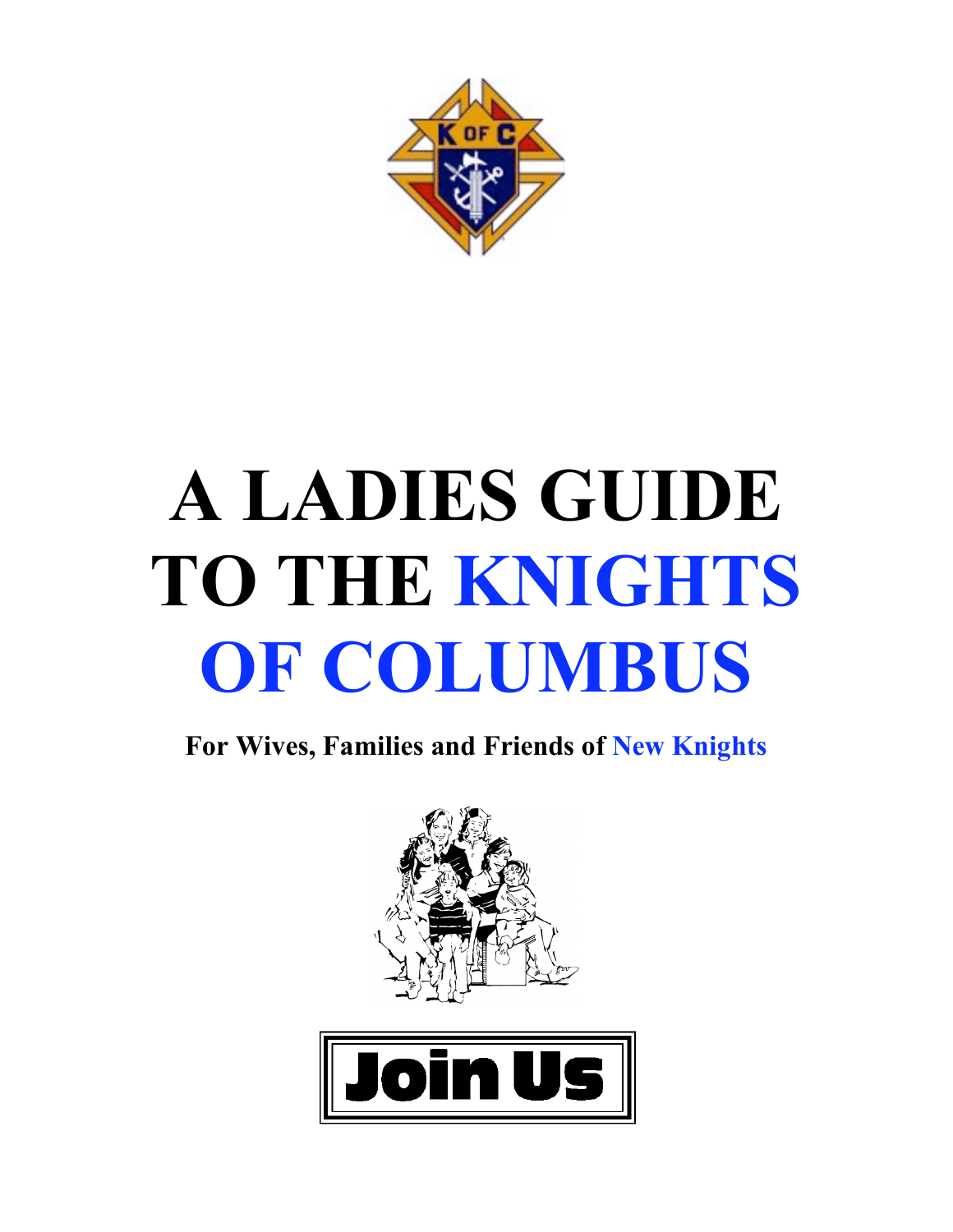#### **Ladies Guide to the Knights of Columbus**

| Husband: | Honey, I've been asked to join the Knights of Columbus.                                                                                                                        |  |  |
|----------|--------------------------------------------------------------------------------------------------------------------------------------------------------------------------------|--|--|
| Wife:    | What are the Knights of Columbus?                                                                                                                                              |  |  |
| Husband: | Well all I really know is that it's a men's group that helps the Church and                                                                                                    |  |  |
|          | Community, I'll be taking my 1 <sup>st</sup> Degree next Monday.                                                                                                               |  |  |
| Wife:    | What's a First Degree?                                                                                                                                                         |  |  |
| Husband: | Well, frankly I don't know. But when I find out, I won't be able to tell you.                                                                                                  |  |  |
| Wife:    | Whoa, you're joining a group of men that supposedly does good things and you<br>can't tell me anything about it? Well, please don't forget that you have a wife and<br>family. |  |  |
| Husband: | Well, I'm told that it is a FAMILY oriented organization!                                                                                                                      |  |  |
| Wife:    | And how does your wife and kids get involved and what kinds of family activities                                                                                               |  |  |
|          | do the Knights put on?                                                                                                                                                         |  |  |
| Husband: | Well, I'm not sure, but I'll find out                                                                                                                                          |  |  |
|          | $3$ months later                                                                                                                                                               |  |  |
|          | Young Child: Mommy, where's Daddy going again tonight?                                                                                                                         |  |  |
| Wife:    | He's at another Knight's meeting Sweetie.                                                                                                                                      |  |  |
|          | <i>Young Child:</i> Mommy, what does he do at a Knight's meeting?                                                                                                              |  |  |
| Wife:    | Well, Honey, I'm not really sure. Why don't you and I ask him tomorrow night!                                                                                                  |  |  |

When your husband, father or maybe your older brother joins the Knights of Columbus, he is joining the largest Catholic, Family, Service, Fraternal organization in the World. What does all that mean? Simply put, he's doing a good thing! This organization is Catholic and supports our Church. This group of men believes in the Family and needs their family's involvement and support. The Knights is a Service organization that also supports the community. With these as its high ideals, it is the responsibility of the local council that he will join to run programs and activities that support Church, Community, Family, Youth and the needs of their local Council.

But let's get back to the sample dialogue above. It could represent what happens to many new knights and their families. Unfortunately and often unintentionally, many families are kept in the dark about the Knights. Councils are encouraged to provide the ladies and families of new knights with orientation sessions at the time he joins. And thus, the intent of this brief guide is to further help make you more knowledgeable about the organization that he and your family are joining.

First of all let's clarify an incorrect belief about the Knights of Columbus. While Knights keep secret their degree ceremonials, it is **NOT a Secret Orgnization!** If your Knight isn't sharing with you everything else, then **ASK HIM!** Make him explain to you and his family about his Knights involvement. What happened at the last business meeting, what activities, events and programs are being planned by the council; how the council is meeting the needs of the pastor and parish community where you go to church; what family and youth events are coming up and what the officers and directors are responsible for in his council. And for any other question you may have, simply **ASK HIM!** He should welcome your interest and involvement!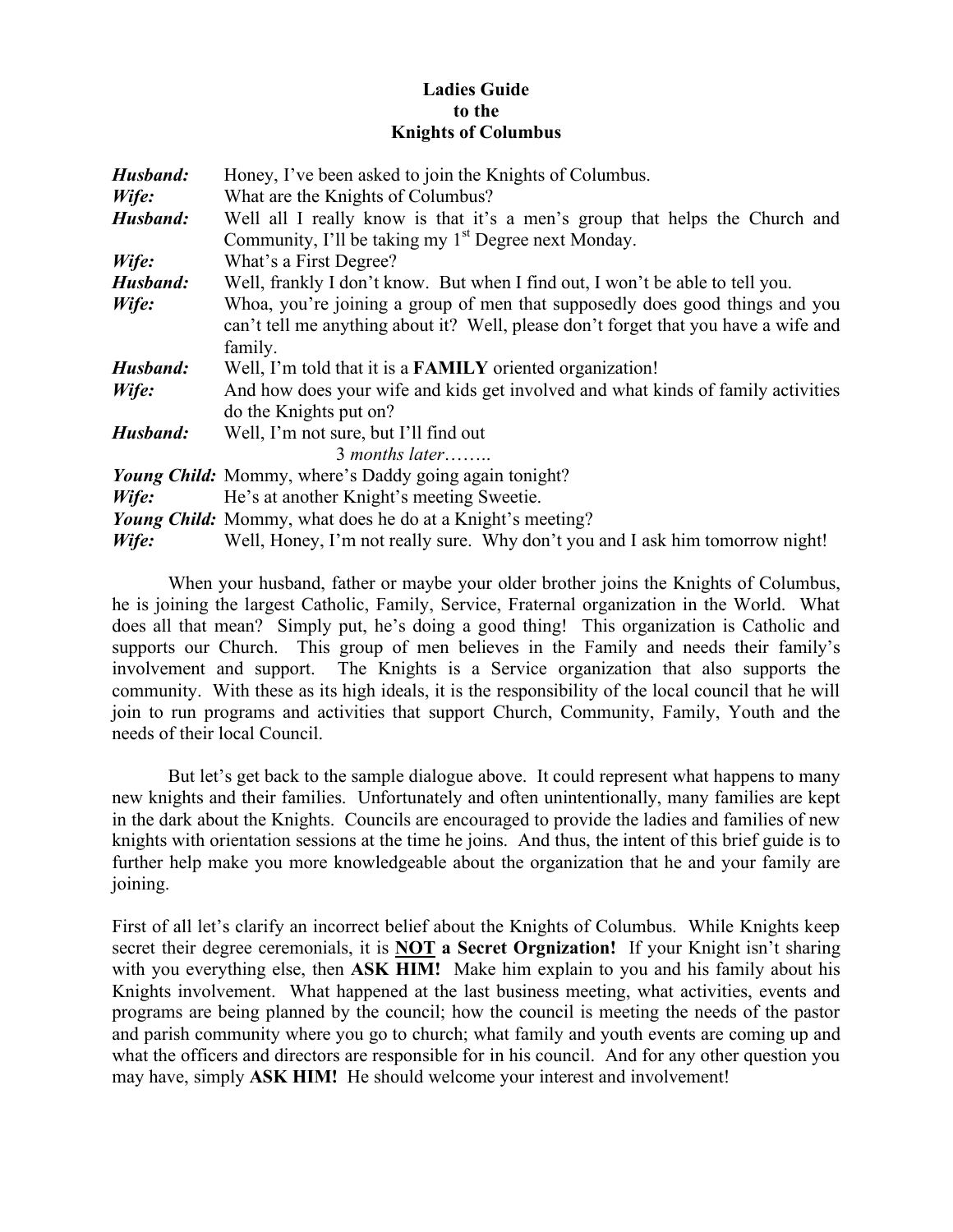Secondly, it is a **FAMILY** oriented organization. A Knight's wife and family should always be involved in the programs and activities of his local council. If the local council is not sponsoring enough Family and Youth events/activities, your knight has the right and responsibility to step forward and initiate them. **Your involvement is critical** to the success of his local council the needs of its Church and Community!

Finally, the more his family knows about the Knights, the more likely they will share and support his involvement. So with this in mind, below you will find a number of terms, titles and expressions that will hopefully make it easier for you and your kids to talk about and understand what your new Knight is involved in:

- **1.** The Knights are a **FAMILY oriented**, Catholic, Service fraternal organization.
- **2.** Nothing is secret about the Knights, except their degree ceremonials.
- **3.** A man enters the Knights of Columbus when he takes his  $1<sup>st</sup>$  Degree as a Page of Old. As he learns more about the Knights of Columbus, he takes his  $2<sup>nd</sup>$  Degree just as a Squire of Old. Finally he takes his 3rd Degree and becomes a **full Knight** just like a Knight of Old.
- **4.** 1<sup>st</sup> and 2<sup>nd</sup> Degree Knights can not hold a Council Officer position but can serve as a Council Director or Chairman to a Council Activity.
- **5.** A 3rd Degree member can hold a local Council Officer position or a State Officer position and can serve as a District Deputy.
- **6.** Councils are expected to run Church, Community, Family, Youth and Council Activities and Programs. Any Knight, whether a  $1<sup>st</sup>$ ,  $2<sup>nd</sup>$  or  $3<sup>rd</sup>$  Degree can chair and run an event or activity with the support of his council.
- **7.** Knights may also sponsor a Ladies Auxiliary or Columbiettes (Both Women's organizations) and Squires (boys 10-18 organization).
- **8.** Like many organizations, the Knights have a hierarchical structure. The major leadership positions are:
	- **A.** Grand Knight Head of local council within a town or parish.
	- **B.** District Deputy Supports 2 to 6 councils, working with their Grand Knights.
	- **C.** State Deputy Head of a State Jurisdiction (ex. Jay Nothstine, Colorado)
	- **D.** Supreme Knight Head of the entire Worldwide Knights of Columbus organization. Supreme Headquarters are located in New Haven, Connecticut.

### **9. Council Officer Positions**

- **A.** Grand Knight (GK) Head of a Local Council
- **B.** Deputy Grand Knight  $(DGK)$   $2^{nd}$  in Charge, fills in for Grand Knight
- **C.** Chancellor Gets members active in council activities
- **D.** Recorder Takes the minutes of a Business Meeting
- **E.** Advocate Legal Advisor to the Grand Knight
- **F.** Financial Secretary Appointed by the Supreme Knight and collects dues, handles all membership and council paperwork
- **G.** Treasurer Responsible for all Council Funds
- **H.** Warden Responsible for all Council property and for the setting up for all Council Meetings
- **I.** Guards (Inside & Outside)–Assists Warden in checking membership cards
- **J.** Trustees Audits the Council Books on a semi-annual basis
- **K.** Lecturer Provides entertaining and educational talks to the Council at Business Meetings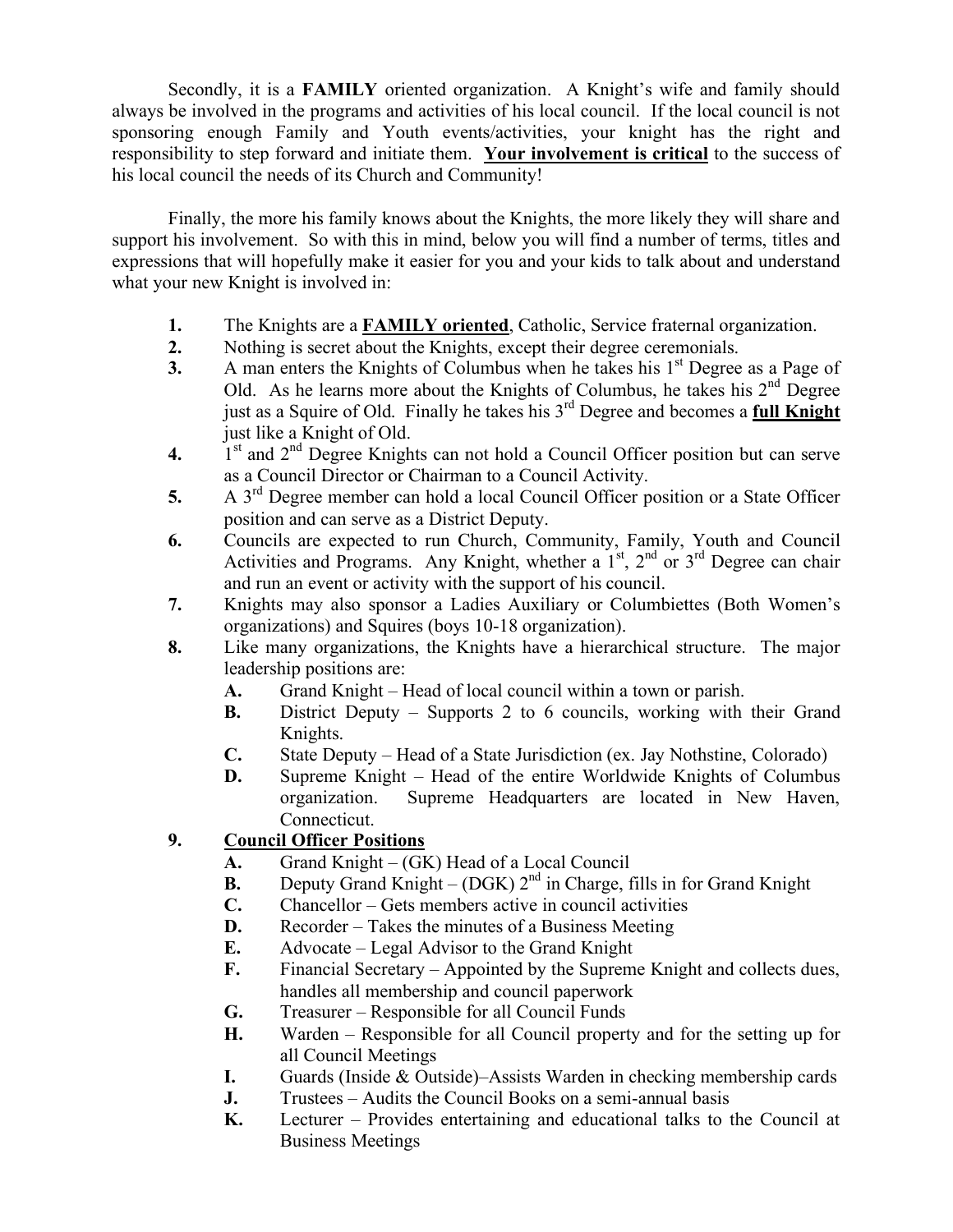#### **10. Council Director Positions**

- **A.** Service Directors Coordinates programs and activities in one of the 5 service areas; Church, Community, Family, Youth and Council.
- **B.** Membership Director Directs all Council membership programming
- **C.** Recruitment Director Coordinates the council's efforts to recruit new members into the council. Works for the Membership Director
- **D.** Retention Director Coordinates the council's efforts to win back and reactivate existing inactive members. Works for the Membership Director
- **E.** Other Types of Council Directors/Committees Pro-Life Chair couple, Investment Committee, Nominating Committee, Squires Counsellor, etc.

Degree Teams – One of the primary purposes of the degree ceremonials is to exemplify the principles and lessons of the Order, Charity, Unity and Fraternity. Accomplishing this purpose requires that 1<sup>st</sup> Degree Teams are formed in a Council with the aid of the Grand Knight; for a 2nd Degree Team by the District Deputy of the district that may consist of 4 or 5 Councils and by the State Ceremonials Director in a State jurisdiction, i.e. Colorado, for a 3<sup>rd</sup> Degree Team. After completing any of the degrees, your new Knight is eligible to learn one of the parts of that degree and encouraged to join that degree team. Degree Ceremonials are the **only** part of the Knights that is secret to non-members.



A quick glance at the emblem indicates a shield mounted upon the Formee Cross. The shield is that which is associated with a medieval Knight. The Formee Cross is the representation of a traditionally artistic design of the Cross of Christ, through which all graces of redemption were procured for mankind. This then represents the Catholic spirit of the Order. Mounted on the shield are three objects: a fasces that stands vertical and behind it is crossed an anchor and dagger or short sword. The fasces is derived from the Roman days and is symbolic of authority which must exist in any tightly-bound organization. The anchor is the mariner's symbol for Columbus, the patron of the Order, while the short sword or dagger was the weapon of the Knight when engaged upon an errand of mercy. Thus, the shield expresses Catholic Knighthood in organized merciful action, and with the letters, K of C, it proclaims this specific form of activity.

#### **The Colors of the Knights of Columbus Emblem**

Red is the Symbol of faith, of a belief in Christ, in the Redemption and in the knowledge and love of Jesus Christ. White is the color of the Eucharistic host, a pledge of God's Eucharistic presence among men and of the infinite love God has for each individual. White is then the symbol of Christ-like Charity. Blue is the color of Our Lady's mantle in which she wrapped her beloved Son, through whom came salvation to a sinful world. Blue is then the symbol of Hope.

#### **Jewels of Office**

Each Council Officer position has a medallion that is suspended on a colored ribbon that symbolizes the responsibilities of their office. Here is each Officer's Medallion and Ribbon Color: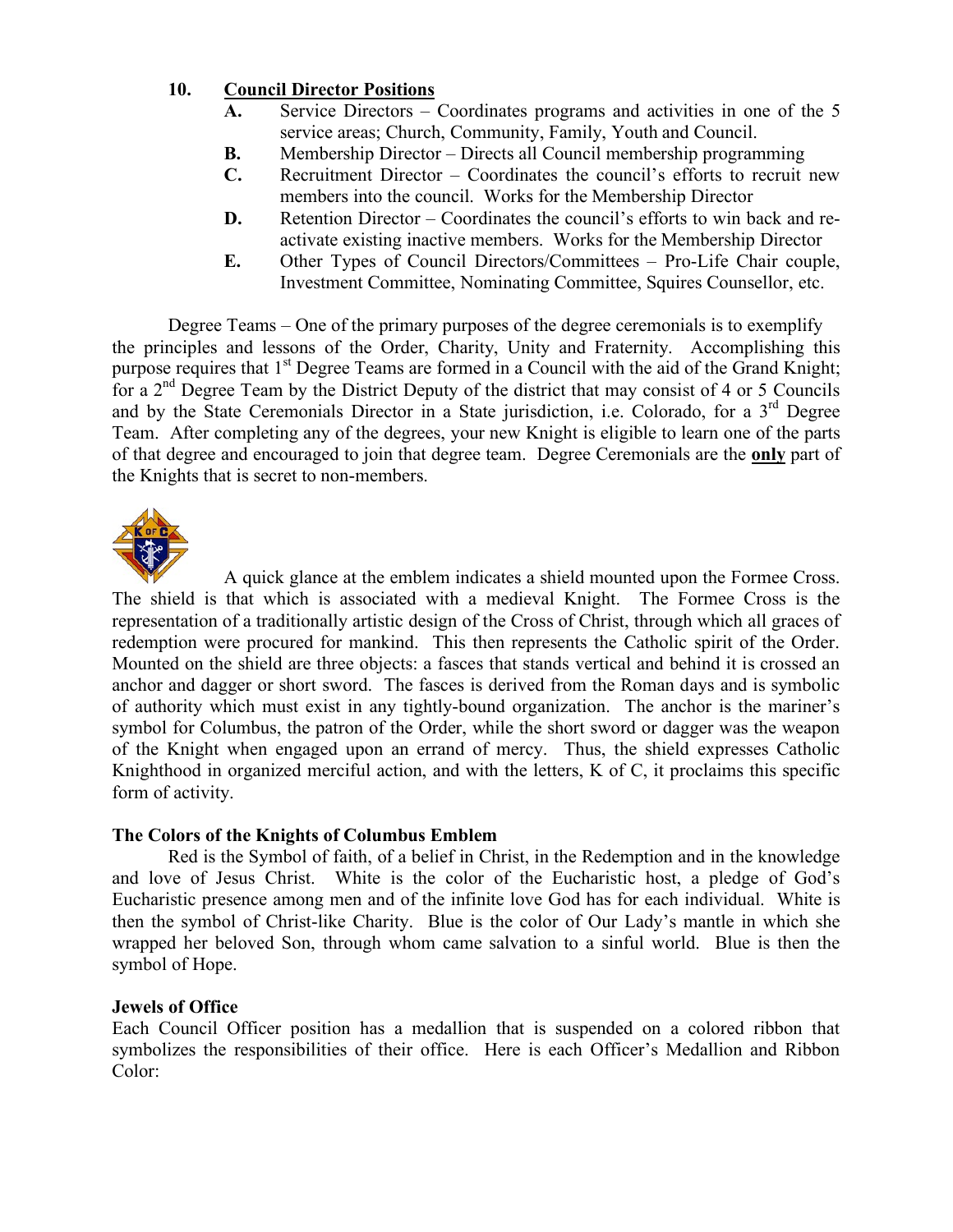| <b>Position</b>            | <b>Medallion</b>                                     | <b>Ribbon Color</b> |
|----------------------------|------------------------------------------------------|---------------------|
| <b>Grand Knight</b>        | Anchor                                               | Purple              |
| Chaplain                   | Isabella Cross                                       | <b>Black</b>        |
| <b>Deputy Grand Knight</b> | Compass                                              | Purple              |
| <b>Chancellor</b>          | Isabella Cross with Skull<br>and Crossbones          | White and Black     |
| Recorder                   | <b>Crossed Quills</b>                                | White and Yellow    |
| <b>Financial Secretary</b> | Crossed Key and Quill                                | White and Yellow    |
| <b>Treasurer</b>           | Crossed Keys                                         | Blue                |
| Lecturer                   | Lyre and Scroll                                      | White and Blue      |
| Advocate                   | Scroll                                               | Yellow              |
| Warden                     | Axe bound with rods                                  | Red and Black       |
| <b>Guards</b>              | Crossed Axes and Key                                 | White               |
| <b>Trustee</b>             | Anchor on Axe bound with<br>rods over Crossed Swords | Green               |
| <b>District Deputy</b>     | Sextant                                              | Red                 |

# **4TH Degree of the Order**

Once a Knight of Columbus has been in the Order for 1 year and has attained his  $3<sup>rd</sup>$  Degree, he is eligible to become a member of the  $4<sup>th</sup>$  Degree of the Order, the patriotic degree. A member of the  $4<sup>th</sup>$  Degree of the Order is the most visible degree of the Order as they are seen at many functions in the regalia worn by the members of the  $\overline{4}^{\text{th}}$  Degree Color Corps.



A quick glance at the  $4<sup>th</sup>$  Degree emblem indicates the Dove, the Cross and the Globe. The Dove, the classic symbol of the Holy Spirit and Peace, is shown hovering over the orb of the Earth or Globe. Both are mounted on a variation of the Crusader's cross, that which was found on the tunics and capes of the Crusading Knights who battled to regain the Holy Land.

Our Honored Order cherishes as it patron, Christopher (Christ Bearer) Columbus (Dove of Peace), symbolizing the Paraclete. Spiritually, the sacred symbols on the emblem typify the Union of the Three Divine Persons in one Godhead, the most blessed Trinity.

| <b>The Globe</b> | $\sim$         | God the Father, Creator of the Universe     |
|------------------|----------------|---------------------------------------------|
| <b>The Cross</b> | $\sim$         | God the Son, Redeemer of Mankind            |
| <b>The Dove</b>  | $\blacksquare$ | God the Holy Spirit, Sanctifier of Humanity |

The colors of the symbols are also significant and described as follows:

| <b>Blue Globe</b> | $\sim$ | with the lands of the Western Hemisphere in White          |
|-------------------|--------|------------------------------------------------------------|
| <b>Red Cross</b>  | $\sim$ | with gold borders, and gold knobs at the ends of the Cross |
| <b>White Dove</b> |        |                                                            |

Red, White and Blue are the colors of the flag of the country in which our Order originated and are used to stress the basic principle of the Fourth Degree, **PATRIOTISM.**

The 4<sup>th</sup> Degree members are part of an Assembly that may be attached to one or more councils. They, as the 3<sup>rd</sup> Degree Councils have a hierarchical structure. Each Assembly Officer position also wears a medallion suspended on a red, white and blue ribbon. Each medallion is representative of the emblem of the  $4<sup>th</sup>$  Degree. The officer positions of the  $4<sup>th</sup>$  Degree are as follows: